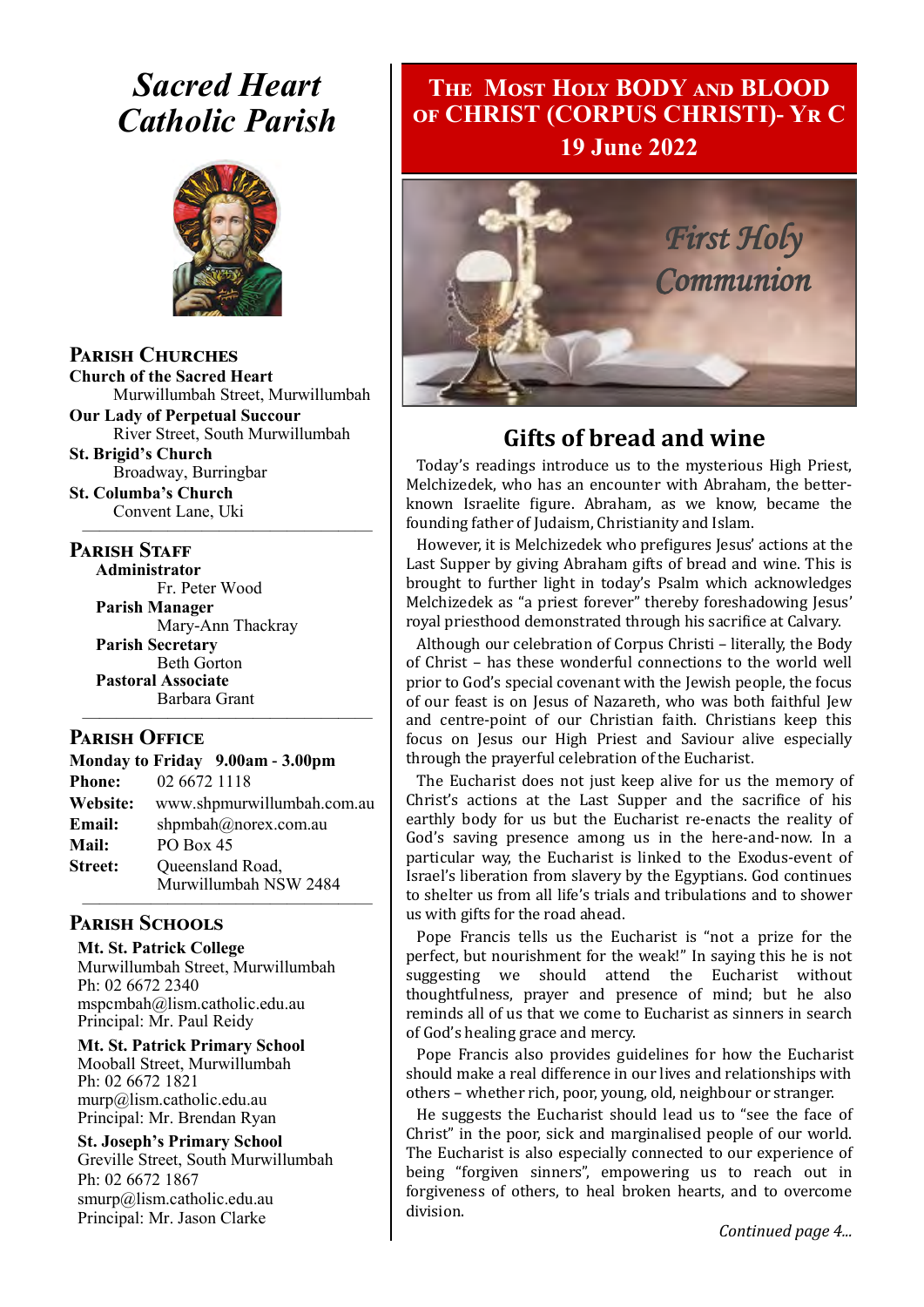# This week in the Parish

| Sunday 19    | THE MOST HOLY BODY AND BLOOD OF CHRIST - Yr C<br>Reconciliation: 8:30am - 8:50pm                                                                                                          |
|--------------|-------------------------------------------------------------------------------------------------------------------------------------------------------------------------------------------|
|              | 9:00 am - Mass with First Holy Communion<br>10:00 am - Morning Tea in MSP College basement                                                                                                |
| Tuesday 21   | 5:30 pm - Mass                                                                                                                                                                            |
| Wednesday 22 | No 5:30 pm Mass today                                                                                                                                                                     |
| Thursday 23  | No 8:15 am Mass today<br>12 noon - Legion of Mary - Parish Meeting Centre                                                                                                                 |
| Friday 24    | The Most SACRED HEART of Jesus<br>12 noon - Mass with Mt St Patrick Primary School                                                                                                        |
| Saturday 25  | The NATIVITY of ST JOHN THE BAPTIST<br>9:00 am - Rosary - Sacred Heart Church<br>Reconciliation: 5:30pm - 5:50pm<br>6:00 pm - Vigil Mass                                                  |
| Sunday 26    | <b>13TH SUNDAY IN ORDINARY TIME - Yr C</b><br>PETER'S PENCE & APOSTLESHIP OF THE SEA SUNDAY<br>Reconciliation: 7:30am - 7:50pm<br>8:00 am - Mass<br>10:00 am - Mass<br>11:15 am - Baptism |

### HOUR FOR PRIVATE PRAYER

Each Tuesday & Wednesday from 4:30 pm

#### **Wednesday Word**

Copies of Wednesday Word, with this weekend's readings, are available for you in the Church.

#### **CHILDREN'S LITURGY**



**Children's Liturgy this Sunday is held at the 9am Mass.** 

All primary aged children are welcome to join in the children's liturgy during Mass.

#### **Please Pray For: Recently Deceased**:

Betty Bridekirk, Sr Francesca Ryder, Nicoletta Zuecker, Alice Warne, Denzel Marden, Christian MacDonald, Michael Simpson, Henry Burns

#### **Anniversaries:**

Eileen Gear

#### **Those Who Are Sick:**

Leah Ryder, Maureen McCabe, Kay Bewes, Lachlan Gallagher, Baby Harry Partridge, John Flanagan, Mark Hanna, Deb Craig, Fr Anthony Lemon, James Wallace

#### **Reading Roster | Year C**

**25/26 June | 13th Sunday in Ordinary Time** 6 pm - Tim Waugh 8 am - Kay Ryder 10 am - Ed Egan

*Readings for the next week:*  **13 Sunday in Ordinary Time - Yr C**  1 Kg 19:16, 19-21; Gal 5:1, 13-18; Lk 9:51-62

#### **Acknowledgement of Country**

*We would like to acknowledge the Bundjalung people who are the Traditional Owners of this land on which we gather and pray today. We pay our respects to the Elders past, present and emerging, and extend that respect to other Aboriginal and Torres Strait Islander people past, present and emerging.* 

# **PARISH MORNING TEA**

### **This Sunday 19 June after 9am Mass**

To celebrate First Holy Communion with the children and their families, we are having morning tea in MSP College basement following Mass.



# **EVERYONE IS WELCOME!**

#### **Most Sacred Heart of Jesus FRIDAY 24 JUNE**



First celebrated in 1670, in Rennes, France, through the efforts of Fr Jean Eudes.

'The life story of Jesus as found in the Gospels is a story of a heart full of sympathy. -"*And seeing the multitudes, he had compassion on them because they were like sheep without a shepherd"* (Mark 6:34)

How wonderfully he showed his sympathy and understanding towards discouraged sinners; towards the sorrowing widow of Naim; towards the children who flocked to him; his treatment of the woman taken in adultery; the repentant thief; the ashamed Peter; the parable of the Good Shepherd and the Prodigal son. No wonder people listened when he invited them - "*Come to me all you who labour and are burdened, and I will give you rest".*

Mass will be celebrated on Friday at 12 noon with Mt St Patrick Primary School.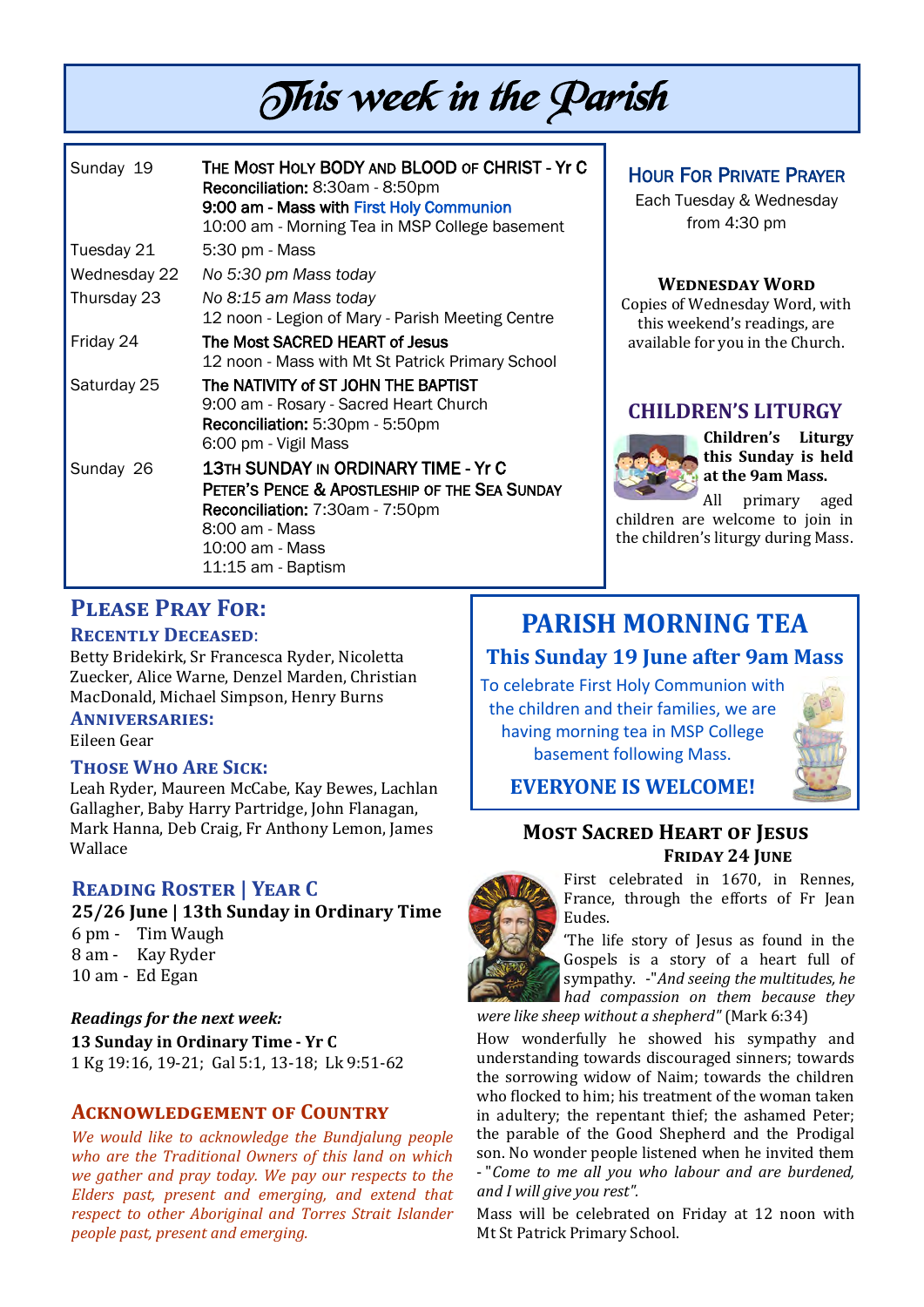# *First Holy Communion is being celebrated in our Parish this weekend.*



Congratulations to the children receiving Jesus for the first time in Holy Communion! We welcome them into full communion with our faith community, as they have now completed the initiation process that commenced with Baptism.

We thank parents, teachers and catechists who helped prepare the children for this special occasion, and ask you to continue to keep the children and their families in your prayers.



# **10th World Meeting of Families 22-26 June**

Every three years since 1994, the Church has celebrated the World Meeting of Families in a different city of the world.

In 2022 the event will be hosted by the Diocese of Rome with Pope Francis leading special celebrations. However, the Holy Father has also asked that the World Meeting of Families be celebrated concurrently in every diocese of the world in 2022. The idea is for families to gather locally around their bishop to explore and celebrate the theme of "Family love: A vocation and a path to holiness."

Find out more at: [www.family.catholic.org.au.](https://www.family.catholic.org.au/)

#### **Planned Giving Renewal 2022-2023**

#### *Give and it shall be given unto you, a full measure… overflowing." Luke 6:38*

Thank you to everyone who donates financially to the Parish and Clergy Fund. Your continued support is much appreciated and helps us not just to keep the lights on but your donation enables us to strengthen our Parish mission to love God; to love others and to grow disciples in our local community.

If you are new to the Parish and would like to participate in our planned giving program, please contact the Parish Office. We welcome your support of the parish.

Planned Giving envelopes for 2022-2023 are ready for collection this weekend. Please note that many of you have been issued with a new Planned Giving Number families who use planned giving envelopes have been reissued numbers between 1-120 and those using EFT for their planned giving now have reference numbers between 121-140.

We encourage you to pop your cash or planned giving envelope donations into the collection plates as you arrive at Mass or as you are leaving Mass as the plates are no longer "passed around".

Thank you again for your generous support of our parish and our priests.

# **Refugee Week 19-25 June**

### **"Building the Future with Migrants and Refugees"**

is the theme chosen by the Holy Father for the 108th World Day of Migrants and Refugees.

Pope Francis highlights the commitment that we are all called to share in building a future that embraces God's plan, leaving no one behind.

Refugee Week is an important opportunity for us all to experience and celebrate the rich cultures of refugee communities.

The key aims of Refugee Week are:

- To celebrate the ways in which people from refugee backgrounds enrich our communities and culture.
- To educate the public about who refugees are why they have come to Australia, and to understand the many challenges they face in doing so.
- To foster empathy and understanding and in doing so, encourage a safe and welcoming environment for people seeking safety in Australia.
- To enable communities and individuals to take positive action, and stand in solidarity with people seeking asylum and displaced people in Australia and around the world.

#### **Peter's Pence Collection**



Next weekend 25/26 June, there will be a collection for Peter's Pence Collection, which provides Pope Francis with the funds he needs to carry out his charitable works around the world. The proceeds benefit our brothers and sisters on the margins of society,

including victims of war, oppression, and natural disasters. Envelopes will be available in the Church next weekend.

#### **Legion of Mary News…**

The Legion now has a new home (until further notice) due to the floods. We now meet at twelve noon in the Parish Meeting Centre, each Thursday. New members very welcome. Come & see what we do!